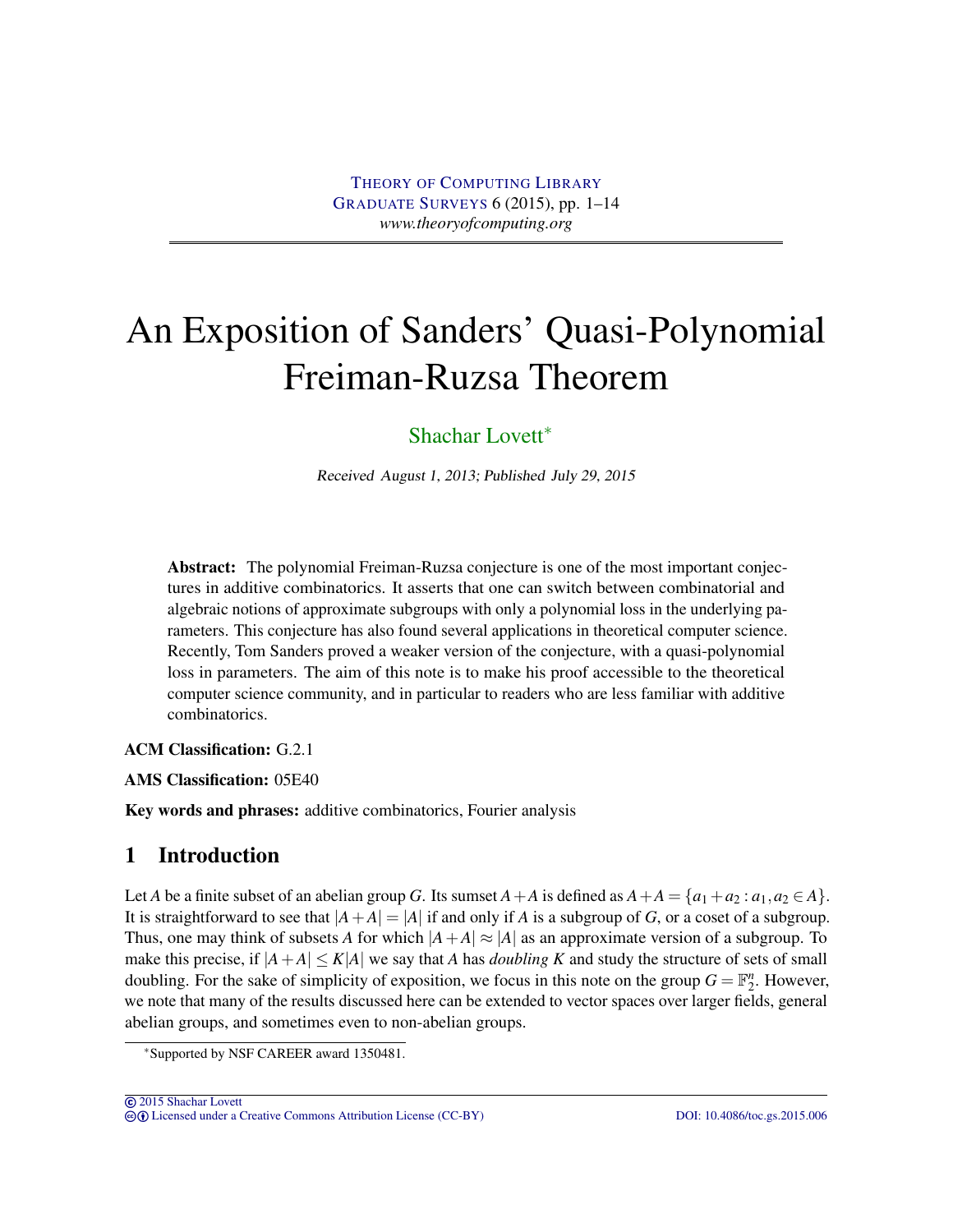<span id="page-1-1"></span>Ruzsa [\[19\]](#page-13-1), following previous work of Freiman [\[9\]](#page-12-0) who studied similar problems over the integers, showed that sets of small doubling must be contained in subspaces of small dimension. These bounds were later improved in a series of works  $[11, 21, 12, 13, 8]$  $[11, 21, 12, 13, 8]$  $[11, 21, 12, 13, 8]$  $[11, 21, 12, 13, 8]$  $[11, 21, 12, 13, 8]$  $[11, 21, 12, 13, 8]$  $[11, 21, 12, 13, 8]$  $[11, 21, 12, 13, 8]$  $[11, 21, 12, 13, 8]$ . In the following we denote by  $\text{Span}(A)$  the linear subspace spanned by *A*.

**Theorem 1.1** (Freiman-Ruzsa Theorem in  $\mathbb{F}_2^n$ ). Let  $A \subseteq \mathbb{F}_2^n$  be a set such that  $|A + A| \le K|A|$ . Then  $|\text{Span}(A)| \leq O(2^{2K}/K) \cdot |A|$ .

This bound is sharp, as can be seen from the following example. Let  $A = \mathbb{F}_2^m \times \{e_1, \ldots, e_n\} \subset \mathbb{F}_2^{m+n}$ . Then

$$
|A| = 2^m n, \qquad K = \frac{|A+A|}{|A|} = \frac{1}{n} \left( \binom{n}{2} + 1 \right) \approx \frac{n}{2} \quad \text{and} \quad |\operatorname{Span}(A)| = 2^{n+m} \approx \left( \frac{2^{2K}}{K} \right) |A|.
$$

This shows that the ratio between |Span(*A*)| and |*A*| must depend exponentially on the doubling of *A*. However, the above example suggests that maybe a refined question, relating the ratio between the span and the size of large subsets of *A*, might have better dependence on the doubling of *A*. This is captured by the Polynomial Freiman-Ruzsa conjecture (PFR).

<span id="page-1-0"></span>**Conjecture 1.2** (Polynomial Freiman-Ruzsa conjecture in  $\mathbb{F}_2^n$ ). Let  $A \subset \mathbb{F}_2^n$  be a set such that  $|A + A| \le$ K|A|. Then there exists a subset  $A' \subset A$  of size  $|A'| \geq K^{-c}|A|$  such that  $|\text{Span}(A')| \leq K^{c}|A|$ , where  $c > 0$ *is an absolute constant.*

The PFR conjecture plays a central role in additive combinatorics. The main reason is that it allows one to switch between a combinatorial notion of approximate vector space (that of having small doubling) and an algebraic notion (that of having small linear span) with only a polynomial loss in the parameters. It has many equivalent formulations, we refer the interested reader to a survey of Green [\[10\]](#page-12-5) which lists many of them. Also, Green and Tao  $[12]$  and independently the author  $[14]$  showed the PFR conjecture is equivalent to a polynomial bound for the inverse Gowers  $U^3$ -norm.

The PFR conjecture has already found several diverse applications in computer science as well:

- 1. Samorodnitsky [\[20\]](#page-13-3) gave an analysis of linearity testing for maps  $f : \mathbb{F}_2^n \to \mathbb{F}_2^m$ . If one assumes the PFR conjecture, his result improves to only suffer a polynomial loss in the parameters.
- 2. Ben-Sasson and Zewi [\[18\]](#page-13-4) used the PFR conjecture to construct two-source extractors from affine extractors.
- 3. Ben-Sasson, Zewi and the author [\[3\]](#page-11-0) used it to get the first sublinear bounds on the deterministic communication complexity of functions in terms of the rank of their associated matrix.
- 4. Bhowmick, Dvir and the author [\[4\]](#page-12-7) used it to give super-polynomial lower bounds on the block size of locally decodable codes arising from matching vector families.
- 5. Aggarwal, Dodis and the author [\[1\]](#page-11-1) used it to construct non-malleable codes in the split state model, with polynomial size block length. In fact, they use Sanders' theorem [\(Theorem](#page-2-0) [1.3\)](#page-2-0) to obtain an unconditional result.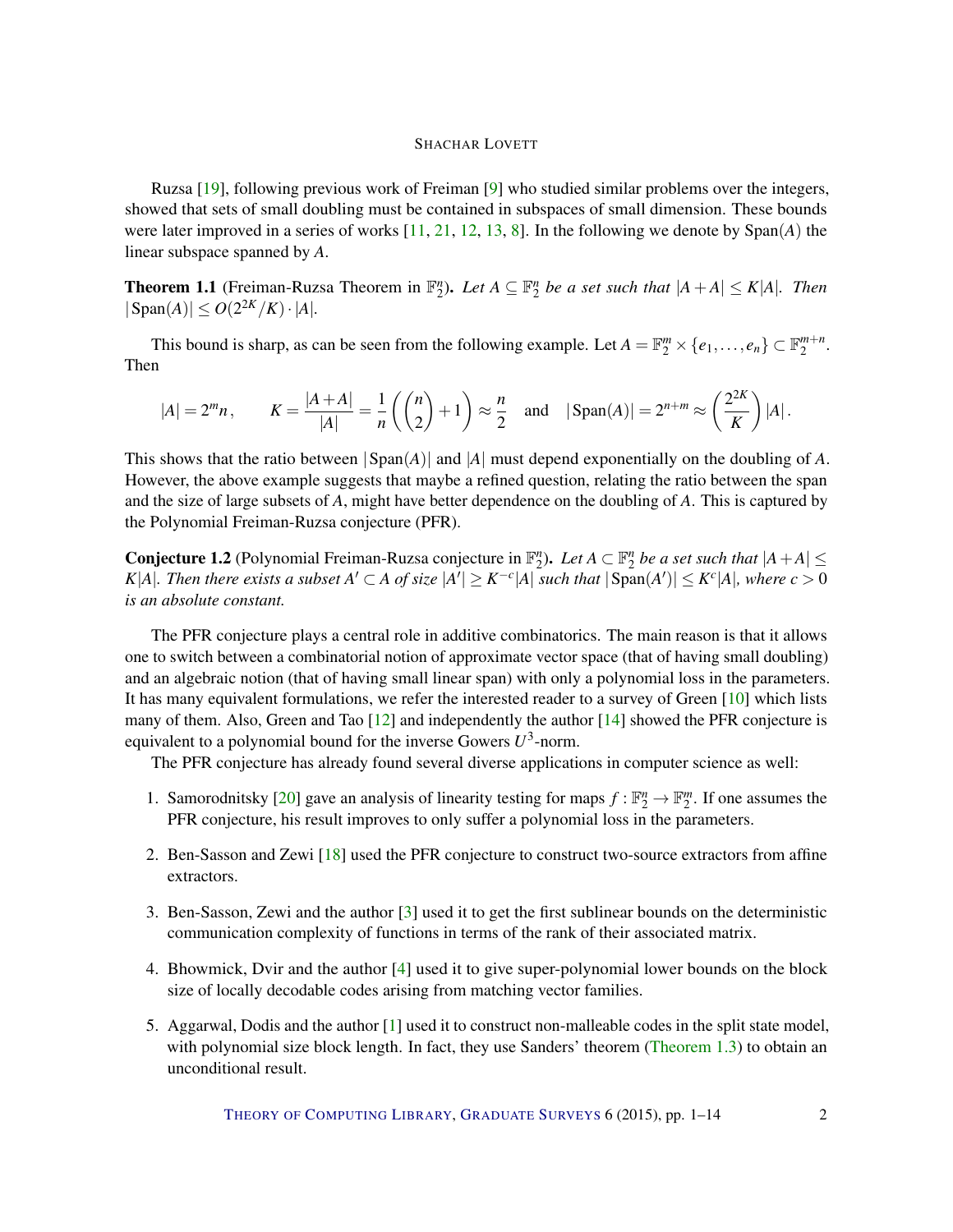<span id="page-2-3"></span>The aim of this note is to give a detailed exposition of the following breakthrough result of Sanders [\[22\]](#page-13-5), who proved a weaker version of the Freiman-Ruzsa conjecture with a quasi-polynomial loss in parameters. As noted before, his result extends to more general abelian groups, but we focus on  $\mathbb{F}_2^n$  for simplicity of exposition.

<span id="page-2-0"></span>**Theorem 1.3** (Quasi-polynomial Freiman-Ruzsa theorem [\[22\]](#page-13-5)). Let  $A \subset \mathbb{F}_2^n$  be a set such that  $|A + A| \leq$ *K*|*A*|*. Then there exists a subset*  $A' \subseteq A$  *of size*  $|A'| \geq K^{-O(\log^3 K)}|A|$  *such that*  $|\text{Span}(A')| \leq |A|$ *<i>.* 

In terms of its impact on applications, [Theorem](#page-2-0) [1.3](#page-2-0) implies a quasi-polynomial loss of parameters in Samorodnitsky's result [\[20\]](#page-13-3) which implies similar bounds for the Gowers  $U^3$  norm. However, currently it seems to be insufficient for the other applications discussed above [\[18,](#page-13-4) [3,](#page-11-0) [4\]](#page-12-7), mainly because they require structural result for very large doubling constants. As mentioned, the result of Aggarwal et al. [\[1\]](#page-11-1) already uses Sanders' theorem.

Returning to Sanders' result, he in fact proved an even stronger result. For  $t \geq 1$  let

$$
tA = \{a_1 + \cdots + a_t : a_1, \ldots, a_t \in A\}
$$

denote the *t*-sumset of *A*.

<span id="page-2-1"></span>**Theorem 1.4** (Quasi-polynomial Bogolyubov-Ruzsa theorem [\[22\]](#page-13-5)). Let  $A \subset \mathbb{F}_2^n$  be a set such that  $|A+A| \leq K|A|$ . Then there exists a linear subspace  $V \subset 4A$  such that  $|V| \geq K^{-O(\log^3 K)}|A|$ .

As we show below, the deduction of [Theorem](#page-2-0) [1.3](#page-2-0) from [Theorem](#page-2-1) [1.4](#page-2-1) is standard given some basic tools and results in additive combinatorics. Given [Theorem](#page-2-1) [1.4,](#page-2-1) one may conjecture a polynomial version of it, which would in particular imply in a similar way the polynomial Freiman-Ruzsa conjecture.

<span id="page-2-2"></span>**Conjecture 1.5** (Polynomial Bogolyubov-Ruzsa conjecture). Let  $A \subset \mathbb{F}_2^n$  be a set such that  $|A + A| \leq K|A|$ . *Then there exists a linear subspace*  $V \subset tA$  *such that*  $|V| \geq K^{-c}|A|$ *, where*  $t \geq 1, c > 0$  *are absolute constants.*

We note that it is not clear whether [Conjecture](#page-1-0) [1.5](#page-2-2) is indeed strictly stronger than Conjecture [1.2,](#page-1-0) or whether one can deduce it assuming [Conjecture](#page-1-0) [1.2.](#page-1-0)

General abelian groups. We now discuss briefly the how the polynomial Freiman-Ruzsa conjecture [\(Conjecture](#page-1-0) [1.2\)](#page-1-0) and Sanders' result (specifically, [Theorem](#page-2-1) [1.4\)](#page-2-1) can be extended to general abelian groups.

Extending the polynomial Freiman-Ruzsa conjecture to groups of the form  $G = \mathbb{F}_p^n$  for fixed p is straightforward. However, for groups of high (or infinite) torsion, stating the conjecture becomes more technical. This is because there is another type of structure which implies low doubling: integer points in a low-dimensional convex body. To be specific, if  $B \subset \mathbb{R}^d$  is a centrally symmetric convex body, then the set *B*∩ $\mathbb{Z}^d$  has doubling bounded by an exponential in *d*. Hence, in general groups, one must account for both types of structure which imply low doubling—subgroups and integer points in convex bodies.

Conjecture 1.6 (Polynomial Freiman-Ruzsa conjecture, general abelian groups). *Let G be an abelian group,*  $A \subset G$  *a set with*  $|A + A| \leq K|A|$ *. Then there exist*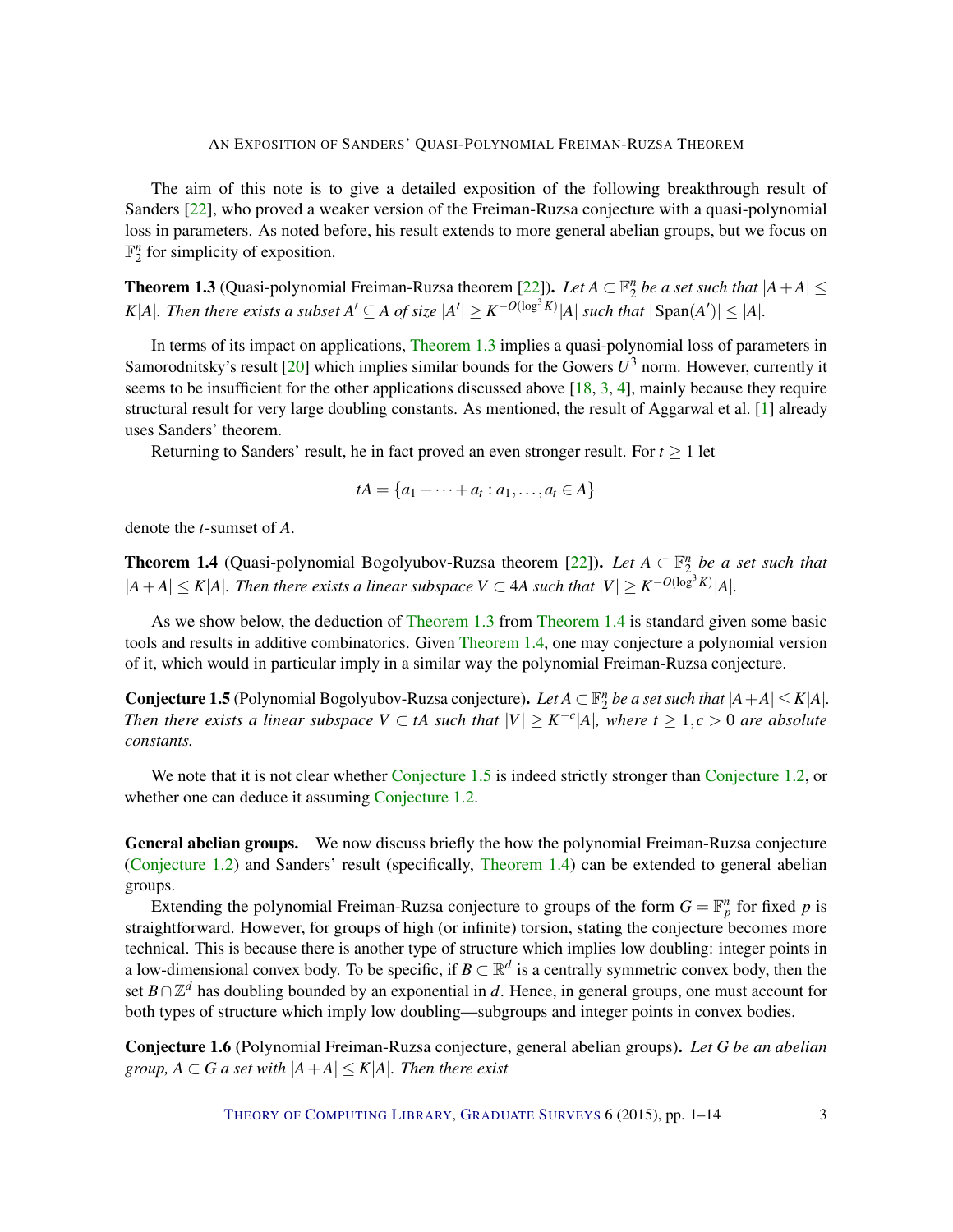- <span id="page-3-0"></span>*1. a subgroup*  $H < G$ ;
- 2. *a convex body*  $B \subset \mathbb{R}^d$  for  $d \leq c \cdot \log K$ , whose integer points are  $B \cap \mathbb{Z}^d$ ; and
- 3. *a linear map*  $\phi : \mathbb{Z}^d \to G$ ,

*such that for the set*  $S = H + \phi(B \cap \mathbb{Z}^d)$  *the following holds:* 

$$
|S| \le |A| \,, \qquad |A \cap S| \ge K^{-c} |A| \,,
$$

*where*  $c > 0$  *is an absolute constant.* 

To extend Sanders' result to a general abelian group *G*, we need to define the notion of a generalized arithmetic progression (GAP). A *d*-dimensional GAP is a set  $P \subset G$  of the form

$$
P = \left\{ g_0 + \sum_{i=1}^d x_i g_i : 1 \le x_i \le a_i \right\},\,
$$

with  $g_0, g_1, \ldots, g_d \in G$  and  $a_i \in \mathbb{N}$ . It is said to be proper if  $|P| = \prod_{i=1}^d a_i$ , that is all the elements are distinct.

Theorem 1.7 (Quasi-polynomial Bogolyubov-Ruzsa theorem, general abelian groups [\[22\]](#page-13-5)). *Let G be an abelian group,*  $A \subset G$  *a set such that*  $|A + A| \leq K|A|$ *. Then there exists a subgroup*  $H \leq G$  *and a d*(*K*)-dimensional proper generalized arithmetic progression *P*, such that  $|P+H| \geq \exp(-h(K))|A|$  and

$$
P+H\subset 4A.
$$

*One can take d*( $K$ ) =  $O(\log^6 K)$  *and*  $h(K) = O(\log^6 K \cdot \log \log K)$ .

Further reading. This exposition is focused on the proof of Sanders' theorem. For readers who are interested in more aspects of additive combinatorics, and in particular applications in theoretical computer science, there are other surveys and books which may be of interest. These include the book "Additive Combinatorics" by Tao and Vu [\[23\]](#page-13-6); a mini-course on additive combinatorics by Barak et al. [\[2\]](#page-11-2); a survey covering selected results in additive combinatorics by Viola [\[25\]](#page-13-7); a survey on additive combinatorics and theoretical computer science by Trevisan [\[24\]](#page-13-8); a survey with a focus on applications in cryptography by Bibak [\[5\]](#page-12-8); and a survey on additive combinatorics and its applications in computer science by the author [\[15\]](#page-12-9).

#### 1.1 Proof overview

We first show, using standard techniques in additive combinatorics, that

- 1. [Theorem](#page-2-0) [1.3](#page-2-0) follows from [Theorem](#page-2-1) [1.4,](#page-2-1) and
- 2. it suffices to prove [Theorem](#page-2-1) [1.4](#page-2-1) for "large sets"  $A \subset \mathbb{F}_2^n$  for which  $|A| \geq K^{-1} \cdot 2^n$ .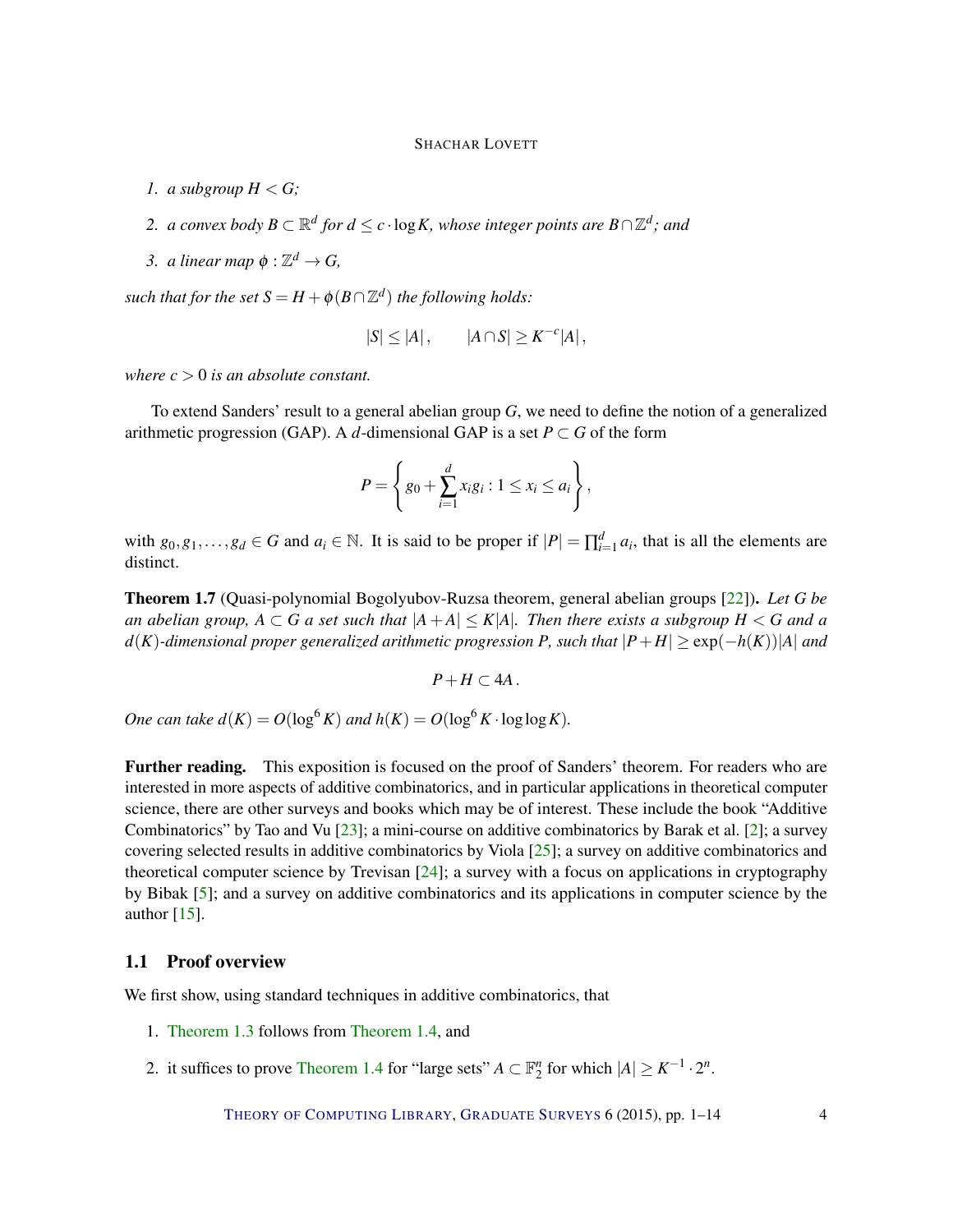<span id="page-4-2"></span>Explicitly, these reductions use a theorem of Ruzsa which bounds the size of |*tA*| for sets of small doubling, and the notion of a Freiman homomorphism.

We can thus assume from that point on the stronger condition  $|A| \geq K^{-1} \cdot 2^n$ , where our goal is to find a large subspace in 4*A*. We first show that there exists a large set  $X \subset \mathbb{F}_2^n$  such that  $tX \subset 4A$  for  $t = O(\log K)$ . In fact, we will show a stronger property. For any  $x_1, \ldots, x_t \in X$ ,

<span id="page-4-0"></span>
$$
\Pr_{a_1, a_2 \in A}[a_1 + a_2 + x_1 + \dots + x_t \in 2A] \ge 0.9. \tag{1.1}
$$

This utilizes an argument of Croot and Sisask [\[7\]](#page-12-10). The set *X* allows us to find a large vector space *V* such that  $V \subset 4A$ , by choosing V to be the subspace orthogonal to the large Fourier coefficients of X. The proof of this is achieved by applying [\(1.1\)](#page-4-0) to randomly chosen  $x_1, \ldots, x_t \in X$  and appealing to standard Fourier arguments and Chang's lemma.

**Paper organization.** We give some preliminaries in [Section](#page-4-1) [2.](#page-4-1) We establish the two reductions in [Section](#page-5-0) [3.](#page-5-0) We prove the existence of the set *X* in [Section](#page-6-0) [4.](#page-6-0) We conclude with the Fourier argument in [Section](#page-9-0) [5.](#page-9-0)

# <span id="page-4-1"></span>2 Preliminaries

**Norms.** Let  $f : \mathbb{F}_2^n \to \mathbb{R}$  be a function. For  $1 \leq p \leq \infty$ , its  $\ell_p$  norm is defined as

$$
||f||_p = (\mathbb{E}_{x \in \mathbb{F}_2^n} [|f(x)|^p])^{1/p}.
$$

Let  $f, g : \mathbb{F}_2^n \to \mathbb{R}$  be functions. Their inner product is defined as

$$
\langle f,g\rangle=\mathbb{E}_{x\in\mathbb{F}_2^n}[f(x)g(x)].
$$

For  $1 \leq p, q \leq \infty$  such that  $1/p + 1/q = 1$ , the Hölder inequality states that  $|\langle f, g \rangle| \leq ||f||_p ||g||_q$ .

**Fourier analysis.** Let  $f : \mathbb{F}_2^n \to \mathbb{R}$  be a function. Its Fourier coefficients are

$$
\widehat{f}(\boldsymbol{\alpha}) = \mathbb{E}_{\boldsymbol{x} \in \mathbb{F}_2^n} \big[ f(\boldsymbol{x}) (-1)^{\langle \boldsymbol{x}, \boldsymbol{\alpha} \rangle} \big]
$$

where  $\alpha \in \mathbb{F}_2^n$ . A function is determined by its Fourier coefficients by the inversion formula,

$$
f(x) = \sum_{\alpha \in \mathbb{F}_2^n} f(x) (-1)^{\langle x, \alpha \rangle}.
$$

Parseval's identity asserts that  $||f||_2^2 = \sum_{\alpha \in \mathbb{F}_2^n} \widehat{f}(\alpha)^2$ . For functions  $f, g : \mathbb{F}_2^n \to \mathbb{R}$  their inner product is

$$
\langle f, g \rangle = \mathbb{E}_{x \in \mathbb{F}_2^n} [f(x)g(x)]
$$

and their convolution  $f * g : \mathbb{F}_2^n \to \mathbb{R}$  is defined as

$$
(f * g)(x) = \mathbb{E}_{y \in \mathbb{F}_2^n}[f(y)g(x+y)].
$$

Note that in  $\mathbb{F}_2^n$  addition and subtraction are the same. The Fourier coefficients of the convolution obey

$$
\widehat{f}*\widehat{g}(\alpha)=\widehat{f}(\alpha)\widehat{g}(\alpha).
$$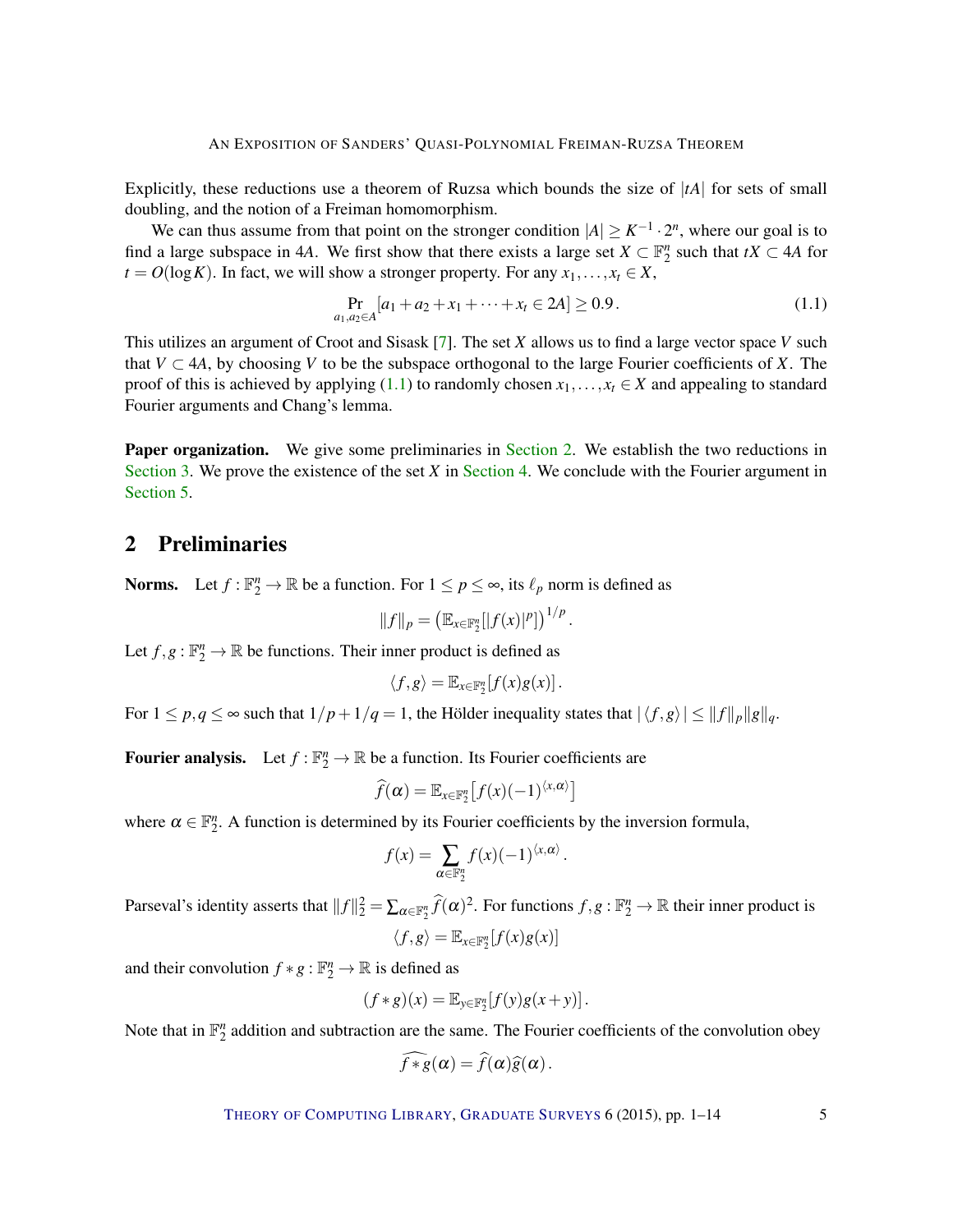# <span id="page-5-3"></span><span id="page-5-0"></span>3 Reductions

We show in this section that

- 1. [Theorem](#page-2-0) [1.3](#page-2-0) follows from [Theorem](#page-2-1) [1.4,](#page-2-1) and
- 2. it suffices to prove [Theorem](#page-2-1) [1.4](#page-2-1) for "large sets"  $A \subset \mathbb{F}_2^n$  for which  $|A| \geq K^{-1} \cdot 2^n$ .

Note that the condition  $|A| \geq K^{-1} \cdot 2^n$  is stronger than the assumption of small doubling, as any such set *A* satisfies  $|A + A| \leq 2^n \leq K|A|$ .

#### 3.1 Reduction 1: [Theorem](#page-2-0) [1.3](#page-2-0) follows from [Theorem](#page-2-1) [1.4](#page-2-1)

We first show how [Theorem](#page-2-1) [1.3](#page-2-0) follows from Theorem [1.4.](#page-2-1) This requires the following theorem of Plünnecke [\[17\]](#page-12-11) and Ruzsa [\[19\]](#page-13-1), stating that if *A* has small doubling then *tA* cannot be too large.

<span id="page-5-1"></span>**Theorem 3.1** ([\[17,](#page-12-11) [19\]](#page-13-1)). Let  $A \subset \mathbb{F}_2^n$  be a set such that  $|A + A| \le K|A|$ . Then for any  $t \ge 1$  we have that  $|tA| \leq K^t |A|$ .

Let  $A \subset \mathbb{F}_2^n$  be a set such that  $|A + A| \le K|A|$ . [Theorem](#page-2-1) [1.4](#page-2-1) asserts that there exists a linear subspace *V* ⊂ 4*A* of size  $|V|$  ≥  $\delta$ |*A*| where  $\delta = K^{-O(\log^3 K)}$ . Let *S* ⊂ *A* be maximal such that the elements of *S* fall in different cosets of *V*; that is,  $s + s' \notin V$  for all distinct  $s, s' \in S$ . Note that  $|S| \leq K^5/\delta$ , as

$$
|S||V| = |S + V| = |A + V| \le |A + 4A| = |5A| \le K^5|A|,
$$

where the last inequality follows from [Theorem](#page-5-1) [3.1.](#page-5-1) Let  $A' = A \cap (V + s)$  where  $s \in S$  is chosen to maximize  $|A'|$ . We have that  $|A'| \geq |A|/|S| = K^{-O(\log^3 K)}|A|$ , and that

$$
|\operatorname{Span}(A')| \le |\operatorname{Span}(V+s)| \le 2|V| \le 2K^5|A'|.
$$

#### 3.2 Reduction 2: It is sufficient to prove [Theorem](#page-2-1) [1.4](#page-2-1) for large sets

We next show it suffices to prove [Theorem](#page-2-1) [1.4](#page-2-1) for large sets. This requires the notion of a *Freiman homomorphism*. Let  $A \subset \mathbb{F}_2^n$ . A linear map  $\phi : \mathbb{F}_2^n \to \mathbb{F}_2^m$  is said to be a Freiman homomorphism of *A* of order *t* if  $\phi$  is injective on *tA*. That is, for any  $a_1, \ldots, a_t, b_1, \ldots, b_t \in A$ ,

$$
\phi(a_1)+\cdots+\phi(a_t)=\phi(b_1)+\cdots+\phi(b_t) \quad \Rightarrow \quad a_1+\cdots+a_t=b_1+\cdots+b_t.
$$

We note that the standard definition of Freiman homomorphisms do not require the map to be linear, but here we restrict our attention to linear Freiman homomorphism. The following claim is very useful.

<span id="page-5-2"></span>**Claim 3.2** ([\[9\]](#page-12-0)). Let  $A \subset \mathbb{F}_2^n$ . Fix  $t \geq 1$ , and let  $m = m(t)$  be minimal such that a linear Freiman *homomorphism*  $\phi : \mathbb{F}_2^n \to \mathbb{F}_2^m$  *of A of order t exists. Then*  $\phi(2tA) = \mathbb{F}_2^m$ *.*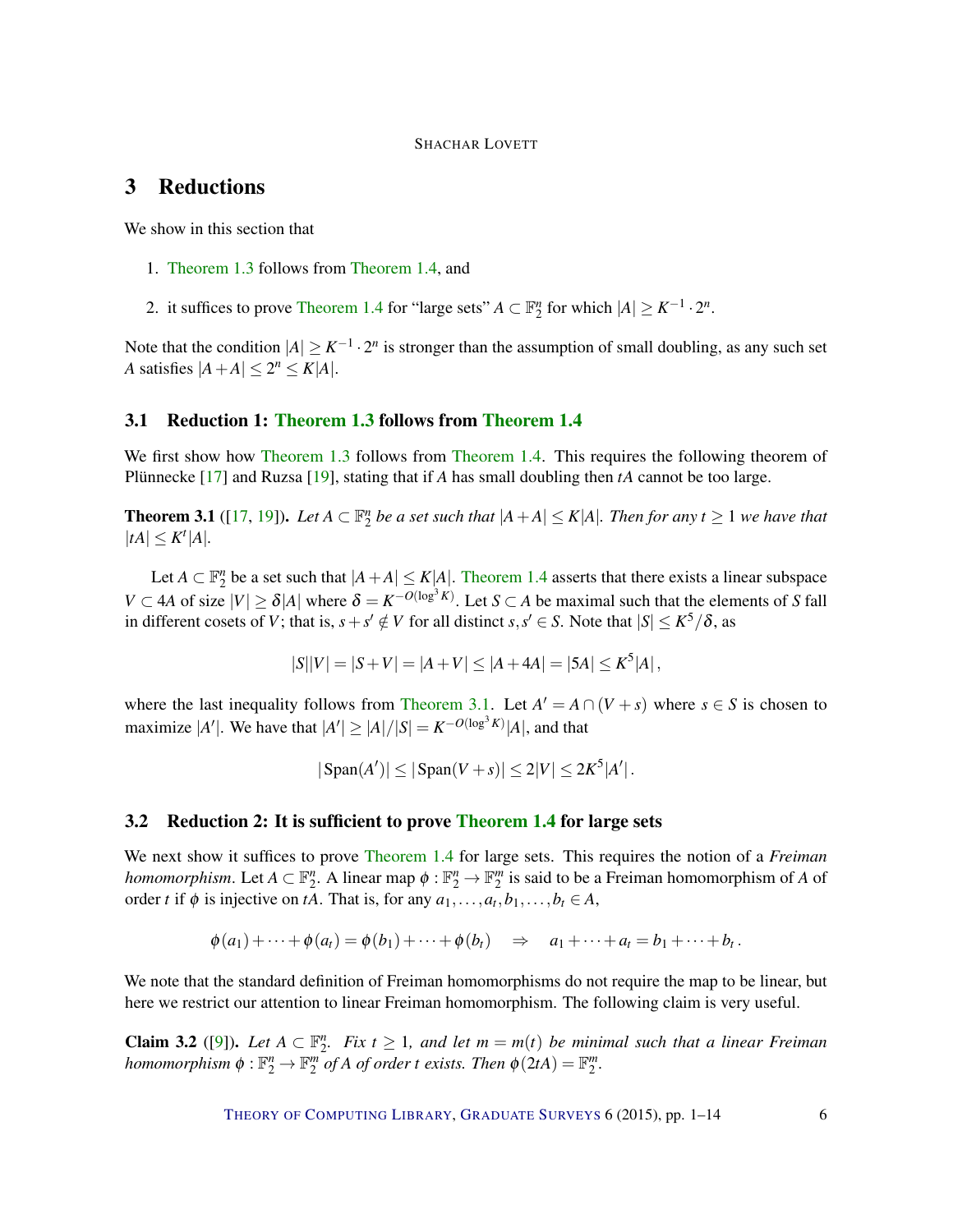*Proof.* First note that since for  $m = n$  the identity map is a linear Freiman homomorphism of all orders, *m* is well-defined. Assume to the contrary of the claim that  $\phi(2tA) \subsetneq \mathbb{F}_2^m$ , and let *x* be an element in  $\mathbb{F}_2^m \setminus \phi(2tA)$ . Let  $\psi : \mathbb{F}_2^m \to \mathbb{F}_2^{m-1}$  be a surjective linear map which sends *x* to zero, and define  $\phi' = \psi \circ \phi$ . We claim that  $\phi'$  is also a linear Freiman homomorphism of *A* of order *t*, which contradicts the minimality of *m*. To establish the claim, we need to show that  $\phi'$  is injective on *tA*. If this is not the case, then there exist distinct  $a, b \in tA$  such that  $\phi'(a) = \phi'(b)$ , that is  $\psi(\phi(a)) = \psi(\phi(b))$ . Now, by definition of  $\psi$  this can only occur if  $\phi(a) = \phi(b)$  or  $\phi(a) = \phi(b) + x$ . The first case is ruled out since we assumed  $\phi$ is injective on *tA*, hence by the linearity of  $\phi$  we have that  $x = \phi(a+b) \in \phi(2tA)$ , violating our initial assumption.  $\Box$ 

We now show it suffices to prove [Theorem](#page-2-1) [1.4](#page-2-1) for large sets. We will assume throughout that  $0 \in A$ , which can be assumed without loss of generality by replacing *A* with  $A + a$  for some  $a \in A$ . Let  $A \subseteq \mathbb{F}_2^n$ be such that  $|A+A| \leq K|A|$ . Let  $\phi: \mathbb{F}_2^n \to \mathbb{F}_2^m$  be a minimal linear Freiman homomorphism of *A* of order 12 and define  $A' = \phi(A)$ . We note that by the assumption that  $0 \in A$ , we have that  $\phi$  is injective on *tA* for all  $t < 12$ .

We first note that *A'* also has doubling *K*, since  $|A'| = |A|$  and  $|A' + A'| = |A + A|$  because by assumption  $\phi$  is injective on both *A* and 2*A*. This implies that *A'* is large in  $\mathbb{F}_2^m$  since

$$
|\mathbb{F}_2^m| = |24A'| \leq K^{24}|A'|,
$$

where the equality follows from [Claim](#page-5-2) [3.2](#page-5-2) and the inequality from [Theorem](#page-5-1) [3.1.](#page-5-1) We can thus apply to *A*<sup> $\prime$ </sup> the assumed [Theorem](#page-2-1) [1.4.](#page-2-1) The theorem asserts the existence of a linear subspace  $V' \subset 4A'$  of size  $V' \ge \delta |A'|$  where  $\delta = \exp(-O(\log^4(K^{24})))$ . Since  $\phi$  is injective on 12*A* we can define a local inverse  $\phi^{-1}: 12A' \to 12A$ . In particular, set  $V = \phi^{-1}(V') \subset 4A$ . We will show that *V* is also a linear subspace, thus establishing the theorem for *A*.

We will use the fact that the property of being a linear subspace can be verified by local tests. Specifically, we need to show that for any  $x, y \in V$  we have that  $x + y \in V$ . Let  $x' = \phi(x), y' = \phi(y)$ . Then  $x', y' \in V'$  and hence  $z' = x' + y' \in V'$  since *V'* is a linear subspace. Let  $z = \phi^{-1}(z') \in V$ . We need to show that  $x + y = z$ . Note that  $x + y + z \in 12A$  since  $x, y, z \in V \subset 4A$ . However,  $\phi(x + y + z) = x' + y' + z' = 0$ and since  $\phi$  is injective on 12*A* and since  $0 \in 12A$  is mapped by  $\phi$  to zero, we must have that  $x + y + z = 0$ .

### <span id="page-6-0"></span>4 Existence of a large near-invariant set

We establish the following lemma in this section.

<span id="page-6-1"></span>**Lemma 4.1.** Let  $A \subset \mathbb{F}_2^n$  be such that  $|A| \geq K^{-1} \cdot 2^n$ . Set  $t = O(\log K)$ . Then there exists  $X \subset \mathbb{F}_2^n$  of size  $|X| \geq K^{-O(\log^3(K))} \cdot 2^n$  such that for any  $x_1, \ldots, x_t \in X$ ,

$$
\Pr_{a_1,a_2\in A}[a_1+a_2+x_1+\cdots+x_t\in 2A]\geq 0.9.
$$

The lemma can be interpreted as follows: it is clear that  $Pr_{a_1,a_2\in A}[a_1 + a_2 \in 2A] = 1$ . The lemma shows that this is approximately true for many shifts of 2*A* as well; and furthermore, that these shifts are iterated sums of a large sets.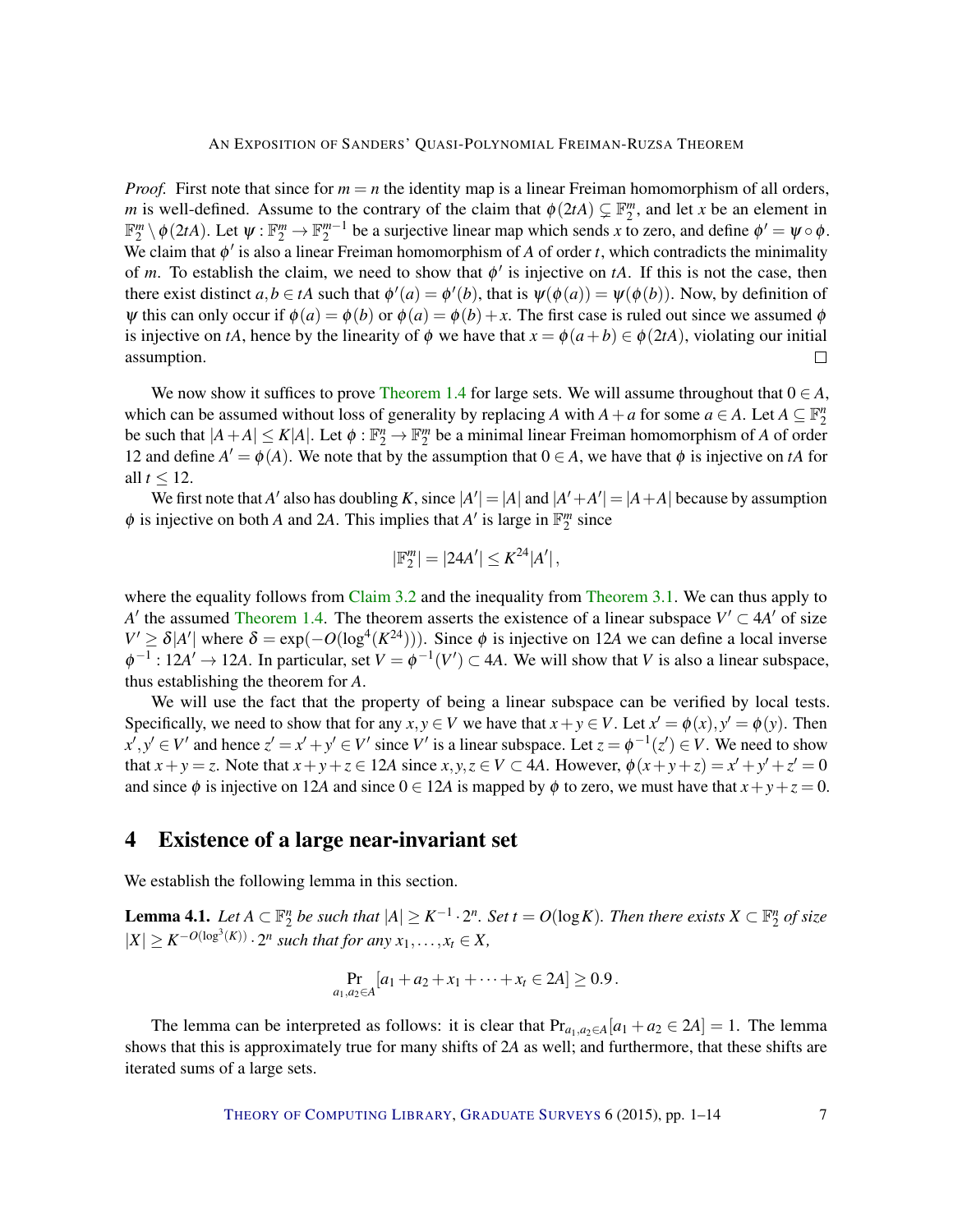<span id="page-7-5"></span>We first fix some notations. For a set  $A \subset \mathbb{F}_2^n$  let  $1_A : \mathbb{F}_2^n \to \{0,1\}$  denote the indicator function for *A*, and  $\varphi_A(x) = (2^n/|A|) \mathbf{1}_A(x)$  denote the normalized indicator for which  $\mathbb{E}_{x \in \mathbb{F}_2^n}[\varphi_A(x)] = 1$ . Note that  $(\varphi_A * f)(x) = \mathbb{E}_{a \in A}[f(x+a)]$  is a "smoothing" of the function *f* by averaging over random shifts chosen from a set *A*. For an element  $x \in X$  we shorthand  $\varphi_x = \varphi_{\{x\}}$  and note that  $(\varphi_x * f)(y) = f(x + y)$  is a shift of *f* by *x*. In these notations, for any  $x \in \mathbb{F}_2^n$  we have that

<span id="page-7-0"></span>
$$
\Pr_{a_1, a_2 \in A}[a_1 + a_2 + x \in 2A] = \langle \varphi_x * \varphi_A * \varphi_A, \mathbf{1}_{2A} \rangle = \langle \varphi_x * \varphi_A * \mathbf{1}_{2A}, \varphi_A \rangle. \tag{4.1}
$$

Note that for  $x = 0$ ,

<span id="page-7-1"></span>
$$
\langle \varphi_A * \mathbf{1}_{2A}, \varphi_A \rangle = \Pr_{a_1, a_2 \in A} [a_1 + a_2 \in 2A] = 1.
$$
 (4.2)

We will show that there exists a large set  $X \subset \mathbb{F}_2^n$  so that for all  $x \in tX$ ,  $\varphi_x * \varphi_A * 1_{2A} \approx \varphi_A * 1_{2A}$ . In particular, this shows that  $(4.1) \approx (4.2)$  $(4.1) \approx (4.2)$  $(4.1) \approx (4.2)$  and implies [Lemma](#page-6-1) [4.1.](#page-6-1) In order to do so, we will use the following lemma of Croot and Sisask [\[7\]](#page-12-10) which we reprove below. The lemma shows that if we take a bounded function *f* and smooth it by a random shift from a large set *A*, then the resulting function will be nearly invariant to many shifts.

<span id="page-7-2"></span>**Lemma 4.2.** Let  $A \subset \mathbb{F}_2^n$  be a set such that  $|A| \geq K^{-1} \cdot 2^n$ . Let  $f : \mathbb{F}_2^n \to [0,1]$  be a function. Let  $p \geq 1$  and  $\varepsilon > 0$  be parameters. Then there exists a set  $X \subset \mathbb{F}_2^n$  of size  $|X| \geq K^{-O(p/\varepsilon^2)} \cdot 2^n$  such that for any  $x \in X$ ,

$$
\|\varphi_{x}*\varphi_{A}*f-\varphi_{A}*f\|_{p}\leq \varepsilon.
$$

We first show how [Lemma](#page-6-1) [4.1](#page-6-1) follows from [Lemma](#page-7-2) [4.2.](#page-7-2) Set

$$
f = 1_{2A}
$$
,  $p = \log K$ ,  $t = O(\log K)$ ,  $\varepsilon = 1/(20t) = \Omega(1/\log K)$ 

in [Lemma](#page-7-2) [4.2](#page-7-2) so that  $|X| \ge K^{-O(\log^3(K))} \cdot 2^n$  as claimed. We first claim that for any  $x \in tX$  we have that

<span id="page-7-3"></span>
$$
\|\varphi_x * \varphi_A * \mathbf{1}_{2A} - \varphi_A * \mathbf{1}_{2A}\|_p \leq t\varepsilon.
$$
\n(4.3)

In order to establish [\(4.3\)](#page-7-3) let  $x = x_1 + \cdots + x_t$  where  $x_1, \ldots, x_t \in X$  and expand it as a telescopic sum. Then

$$
\begin{aligned} \|\varphi_{x_1+\dots+x_t}*\varphi_A * \mathbf{1}_{2A} - \varphi_A * \mathbf{1}_{2A}\|_p &\leq \sum_{i=1}^t \|\varphi_{x_1+\dots+x_i}*\varphi_A * \mathbf{1}_{2A} - \varphi_{x_1+\dots+x_{i-1}}*\varphi_A * \mathbf{1}_{2A}\|_p \\ &= \sum_{i=1}^t \|\varphi_{x_i}*\varphi_A * \mathbf{1}_{2A} - \varphi_A * \mathbf{1}_{2A}\|_p \leq t\epsilon \,, \end{aligned}
$$

where we used the fact that the  $\ell_p$  norm is invariant under shifts, that is  $\|\varphi_x * g\|_p = \|g\|_p$  for all elements  $x \in \mathbb{F}_2^n$  and functions  $g: \mathbb{F}_2^n \to \mathbb{R}$ . By our setting of  $\varepsilon = 1/(20t)$ , we have that for all  $x \in tX$ 

$$
\|\varphi_x * \varphi_A * \mathbf{1}_{2A} - \varphi_A * \mathbf{1}_{2A}\|_p \le t\epsilon \le 1/20. \tag{4.4}
$$

We next apply the Hölder inequality. We have that

<span id="page-7-4"></span>
$$
|\langle \varphi_{x} * \varphi_{A} * \mathbf{1}_{2A} - \varphi_{A} * \mathbf{1}_{2A}, \varphi_{A} \rangle| \leq ||\varphi_{x} * \varphi_{A} * \mathbf{1}_{2A} - \varphi_{A} * \mathbf{1}_{2A}||_{p} ||\varphi_{A}||_{q}
$$
(4.5)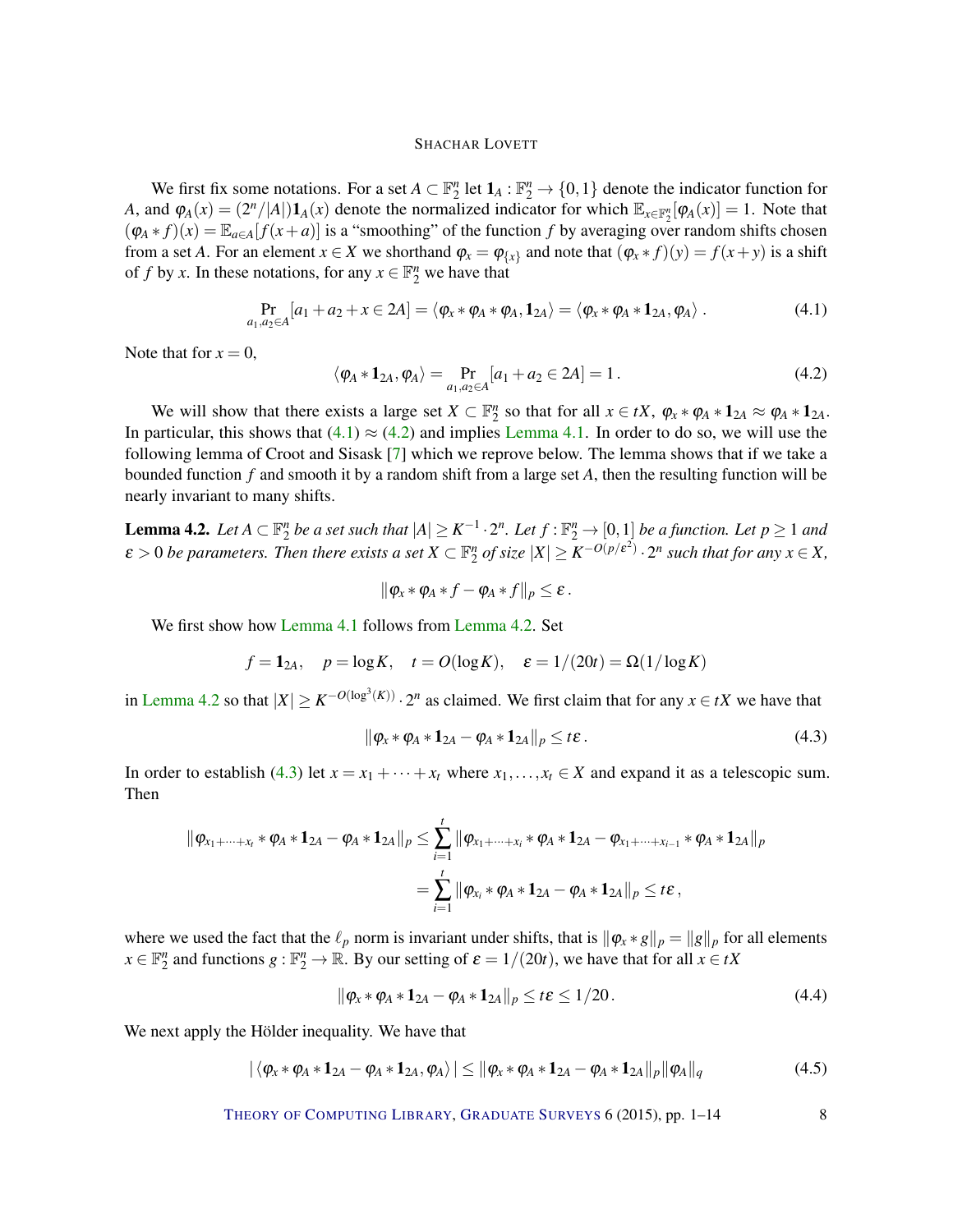<span id="page-8-4"></span>where  $q = p/(p-1)$  is the dual of p. By the choice of  $p = \log K$  we have that

<span id="page-8-0"></span>
$$
\|\varphi_A\|_q = (2^n/|A|)^{1-1/q} \le K^{1/(\log K - 1)} \le 2.
$$
 (4.6)

Combining [\(4.1\)](#page-7-0), [\(4.2\)](#page-7-1), [\(4.5\)](#page-7-4) and [\(4.6\)](#page-8-0) we conclude that for any  $x \in tX$ ,

$$
\Pr_{a_1, a_2 \in A} [a_1 + a_2 + x \in 2A] = \langle \varphi_x * \varphi_A * 1_{2A}, \varphi_A \rangle
$$
  
= 1 - \langle \varphi\_A \* 1\_{2A} - \varphi\_x \* \varphi\_A \* 1\_{2A}, \varphi\_A \rangle \ge 0.9 (4.7)

which concludes the proof of [Lemma](#page-7-2) [4.1.](#page-6-1) We now move to prove Lemma [4.2.](#page-7-2) The proof will use the Marcinkiewicz–Zygmund inequality [\[16\]](#page-12-12), which is a generalization of the classical Khintchine inequality.

**Theorem 4.3** (Marcinkiewicz–Zygmund inequality). *For any*  $p \ge 1$ , let  $X_1, \ldots, X_\ell$  be independent, mean *zero random variables with*  $\mathbb{E}|X_i|^p < \infty$ . Then

$$
\mathbb{E}[|X_1 + \cdots + X_\ell|^p] \le (Cp)^{p/2} \cdot \mathbb{E}\left[\left(|X_1|^2 + \cdots + |X_\ell|^2\right)^{p/2}\right],
$$

*where*  $C > 0$  *is an absolute constant.* 

We will actually only need the following corollary for bounded random variables.

<span id="page-8-3"></span>**Corollary 4.4.** Let  $X_1, \ldots, X_\ell$  be independent, mean zero random variables with  $|X_i| \leq 1$ . Then for any  $p \geq 1$ 

$$
\mathbb{E}\left[\left|\frac{1}{\ell}(X_1+\cdots+X_\ell)\right|^p\right]\leq (Cp/\ell)^{p/2}.
$$

We now turn to prove [Lemma](#page-7-2) [4.2.](#page-7-2)

*Proof of [Lemma](#page-7-2)* [4.2.](#page-7-2) Let  $A \subset \mathbb{F}_2^n$  be a set of size  $|A| \geq K^{-1} \cdot 2^n$  and let  $f : \mathbb{F}_2^n \to [0,1]$  be a function. For  $\ell$  to be determined later, let  $a_1, \ldots, a_\ell$  be uniformly and independently chosen elements from *A*. We first claim if  $\ell$  is chosen large enough, then  $\varphi_A * f$  can be approximated by

$$
\frac{1}{\ell}\sum_{i=1}^{\ell}\varphi_{a_i}*f.
$$

That is, we approximate the "smoothing" of *f* with random shifts chosen from the set *A*, with a new average which is only over the shifts from the empirical sample  $a_1, \ldots, a_\ell$ . Explicitly, we will show that for  $\ell = O(p/\varepsilon^2)$  we have that

<span id="page-8-1"></span>
$$
\Pr_{a_1,\dots,a_\ell\in A}\left[\left\|\varphi_A\ast f-\frac{1}{\ell}\sum_{i=1}^\ell\varphi_{a_i}\ast f\right\|_p\leq \varepsilon/2\right]\geq 1/2.
$$
\n(4.8)

In order to show  $(4.8)$ , we will establish that

<span id="page-8-2"></span>
$$
\mathbb{E}_{a_1,\ldots,a_\ell\in A}\left[\left\|\varphi_A\ast f-\frac{1}{\ell}\sum_{i=1}^\ell\varphi_{a_i}\ast f\right\|_p^p\right]\leq (Cp/\ell)^{p/2},\tag{4.9}
$$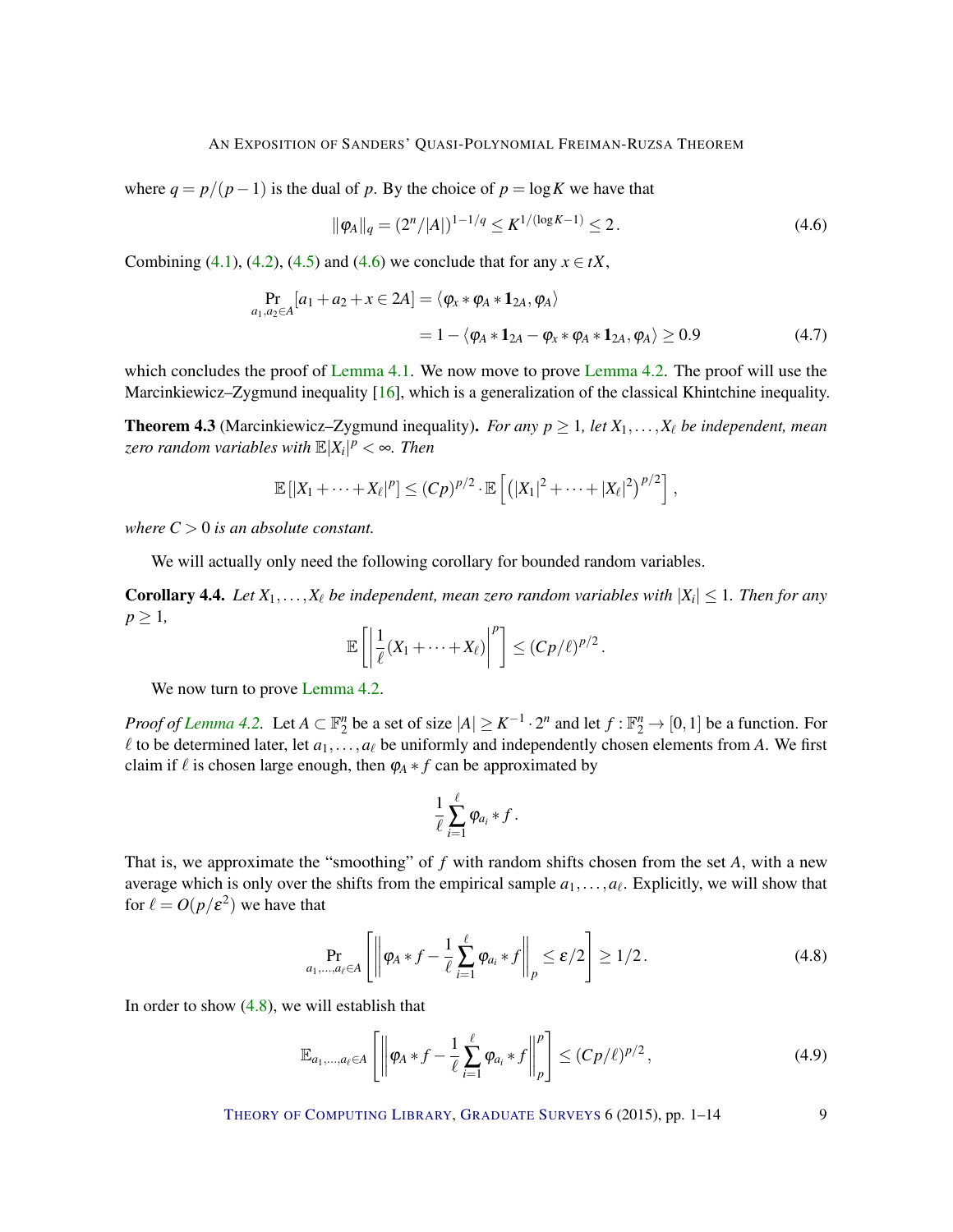where  $C > 0$  is an absolute constant, and then apply Markov's inequality. Now,  $(4.9)$  follows from [Corollary](#page-8-3) [4.4.](#page-8-3) Define  $X_i = \varphi_A * f - \varphi_{a_i} * f$  so that  $X_i(x) = \mathbb{E}_{a \in A}[f(x+a)] - f(x+a_i)$ . Then

$$
\left\|\varphi_A * f - \frac{1}{\ell}\sum_{i=1}^{\ell} \varphi_{a_i} * f\right\|_p^p = \mathbb{E}_{x \in \mathbb{F}_2^n} \left[\left|\frac{1}{\ell}(X_1(x) + \cdots + X_{\ell}(x))\right|^p\right],
$$

and the claim follows by averaging over  $a_1, \ldots, a_\ell$  and applying [Corollary](#page-8-3) [4.4.](#page-8-3)

Let  $S(A) \subset (\mathbb{F}_2^n)^{\ell}$  denote the set of  $(a_1, \ldots, a_{\ell})$  for which

$$
\left\|\varphi_A * f - \frac{1}{\ell}\sum_{i=1}^{\ell} \varphi_{a_i} * f\right\|_p \leq \varepsilon/2.
$$

We have just shown that by our choice of  $\ell$ , at least half the sequences  $(\alpha_1,\ldots,\alpha_\ell)\in A^\ell$  have this property. Hence

$$
|S(A)| \ge 0.5|A|^{\ell} \ge 0.5K^{-\ell} \cdot 2^{n\ell} \,. \tag{4.10}
$$

Applying the same argument to any shift  $A + x$  of  $A$  we deduce that  $|S(A + x)| \ge 0.5K^{-\ell} \cdot 2^{n\ell}$  as well (alternatively, this can be deduced from the fact that  $S(A+x) = \{(a_1+x,\ldots,a_\ell+x) : (a_1,\ldots,a_\ell) \in A\}$ ). Hence, by an averaging argument there must exist a subset  $X' \subset \mathbb{F}_2^n$  of size  $|X'| \ge 0.5K^{-\ell} \cdot 2^n$  and a sequence  $(a_1, \ldots, a_\ell) \in (\mathbb{F}_2^n)^{\ell}$  such that  $(a_1, \ldots, a_\ell) \in S(A + x)$  for all  $x \in X'$ . But then we get that for all  $x', x'' \in X'$  we have that

$$
\left\|\varphi_{A+x'} * f - \varphi_{A+x''} * f\right\|_p \le \left\|\varphi_{A+x'} * f - \frac{1}{\ell}\sum_{i=1}^{\ell} \varphi_{a_i} * f\right\|_p + \left\|\varphi_{A+x''} * f - \frac{1}{\ell}\sum_{i=1}^{\ell} \varphi_{a_i} * f\right\|_p \le \varepsilon.
$$

Let  $x' \in X'$  be arbitrary and set  $X = X' + x'$ . We conclude that for any  $x \in X$ ,

$$
\left\|\varphi_{A+x}*f-\varphi_A*f\right\|_p=\left\|\varphi_{A+x+x'}*f-\varphi_{A+x'}*f\right\|_p\leq\varepsilon.
$$

# <span id="page-9-0"></span>5 A Fourier-analytic argument

Let  $A \subset \mathbb{F}_2^n$  be a set such that  $|A| \geq K^{-1} \cdot 2^n$ . We showed in [Lemma](#page-6-1) [4.1](#page-6-1) that there exists a set  $X \subset \mathbb{F}_2^n$  of size  $|X| \ge K^{-O(\log^3 K)} \cdot 2^n$  such that for any  $x \in tX$ , where  $t = O(\log K)$ , we have that

<span id="page-9-1"></span>
$$
\Pr_{a_1, a_2 \in A}[a_1 + a_2 + x \in 2A] \ge 0.9. \tag{5.1}
$$

We now show that the linear subspace  $V \subset \mathbb{F}_2^n$  which is orthogonal to the large Fourier coefficients of *X* is contained in 4*A*. In order to show that, we apply [\(5.1\)](#page-9-1) for  $x = x_1 + \cdots + x_t$  where  $x_1, \ldots, x_t \in X$  are chosen uniformly, and deduce that

$$
\Pr_{\substack{a_1, a_2 \in A, \\ x_1, \dots, x_t \in X}} [a_1 + a_2 + x_1 + \dots + x_t \in 2A] \ge 0.9. \tag{5.2}
$$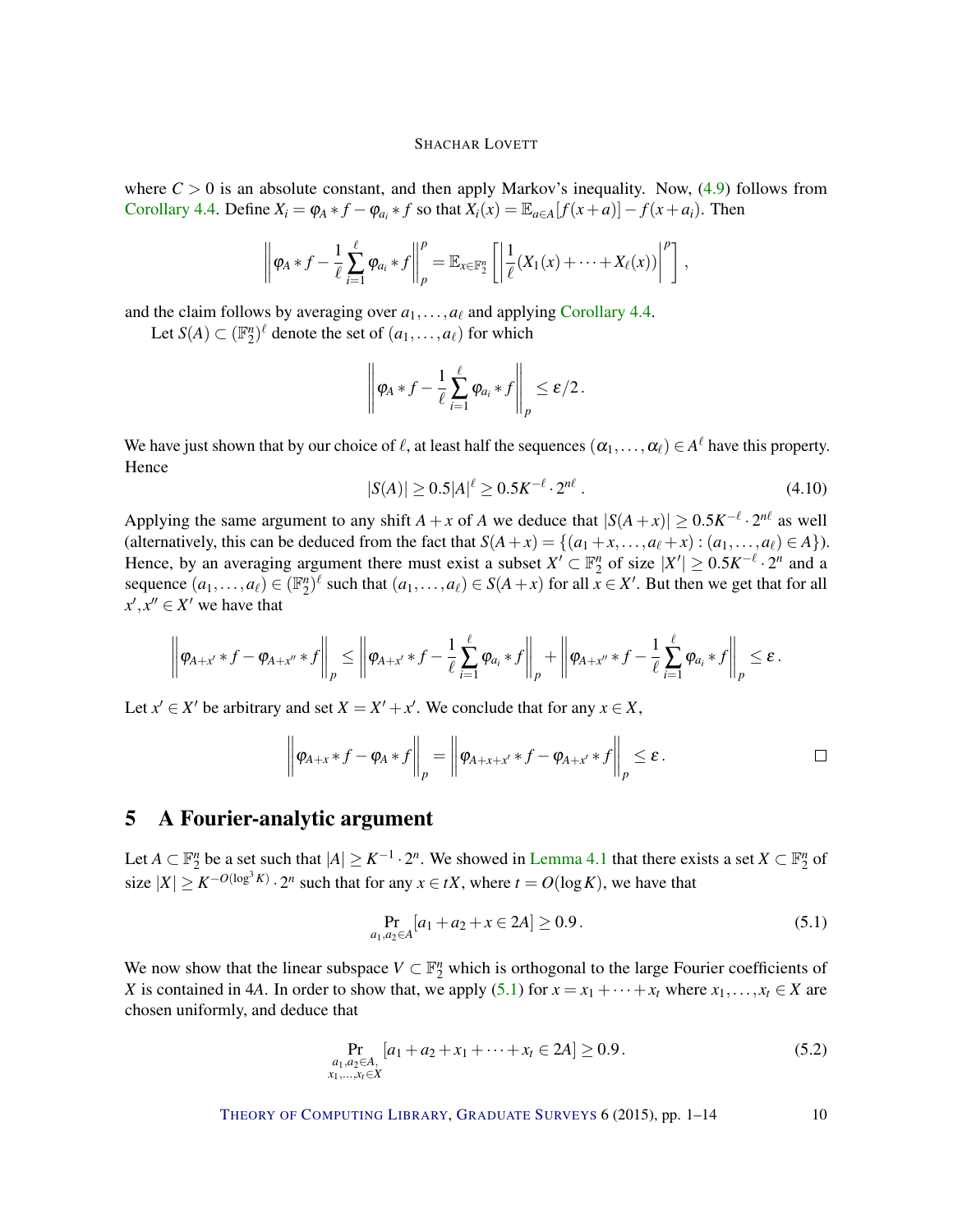<span id="page-10-1"></span>For a set  $X \subset \mathbb{F}_2^n$  we adopt the shorthand  $\widehat{X}(\alpha)$  to stand for the Fourier coefficients of  $\varphi_X$ ,

$$
\widehat{X}(\boldsymbol{\alpha}) = \widehat{\varphi_X}(\boldsymbol{\alpha}) = \mathbb{E}_{x \in X} [(-1)^{\langle \boldsymbol{\alpha}, x \rangle}].
$$

Note that  $\hat{X}(0) = 1$ . The spectrum of a set *X* is the set of its large Fourier coefficients. Explicitly, its γ-spectrum for  $0 < \gamma < 1$  is defined as

$$
Spec_{\gamma}(X) = \{ \alpha \in \mathbb{F}_2^n : |\widehat{X}(\alpha)| \geq \gamma \}.
$$

Parseval's identity allows one to bound

$$
|\operatorname{Spec}_\gamma(X)| \le \frac{2^n}{|X|} \cdot (1/\gamma)^2 \quad \text{which implies} \quad \dim(\operatorname{Spec}_\gamma(X)) \le \frac{2^n}{|X|} \cdot (1/\gamma)^2 \, .
$$

A better bound on the dimension of  $Spec_{\gamma}(X)$  is given by Chang's theorem [\[6\]](#page-12-13).

<span id="page-10-0"></span>**Theorem 5.1** (Chang [\[6\]](#page-12-13)). Let  $X \subseteq \mathbb{F}_2^n$ . Then

$$
\dim(\operatorname{Spec}_{\gamma}(X)) \leq 8\log(2^n/|X|) \cdot (1/\gamma)^2.
$$

Define the vector space  $V \subseteq \mathbb{F}_2^n$  as the orthogonal space to  $Spec_{1/2}(X)$ .

$$
V = \operatorname{Spec}_{1/2}(X)^{\perp} = \{ v \in \mathbb{F}_2^n : \langle v, \alpha \rangle = 0 \ \forall \alpha \in \operatorname{Spec}_{1/2}(X) \}.
$$

[Theorem](#page-10-0) [5.1](#page-10-0) implies that  $|V| \geq (|X|/2^n)^{32} \cdot 2^n = K^{-O(\log^3 K)} \cdot 2^n$ . We next show that  $V \subset 4A$ . We will do so by showing that

$$
Pr[a_1 + a_2 + x_1 + \cdots + x_t + v \in 2A] \approx Pr[a_1 + a_2 + x_1 + \cdots + x_t \in 2A] \ge 0.9,
$$

where  $a_1, a_2 \in A$ ,  $x_1, \ldots, x_t \in X$  and  $v \in V$  are chosen uniformly. This in particular implies that

$$
Pr[a_1 + a_2 + x_1 + \cdots + x_t + v \in 2A] \geq 0.8.
$$

Hence, there exists a a fixed  $b = a_1 + a_2 + x_1 + \cdots + x_t$  such that  $|V \cap (2A + b)| \ge 0.8|V|$ . Consequently *V* ⊂ 4*A* as every element *v* ∈ *V* can be written in |*V*|/2 disjoint ways as *v* = *v*<sub>1</sub> + *v*<sub>2</sub> where *v*<sub>1</sub>, *v*<sub>2</sub> ∈ *V*, and at least for one of these it must hold that  $v_1, v_2 \in 2A + b$  and hence  $v = v_1 + v_2 \in 4A$ .

To conclude the proof, it remains to show that

$$
|\Pr[a_1 + a_2 + x_1 + \cdots + x_t + v \in 2A] - \Pr[a_1 + a_2 + x_1 + \cdots + x_t \in 2A]| \leq 0.1
$$
,

where again  $a_1, a_2 \in A$ ,  $x_1, \ldots, x_t \in X$  and  $v \in V$  are chosen uniformly. We now apply Fourier analysis. We can rewrite

$$
\Pr_{\substack{a_1, a_2 \in A, \\ x_1, ..., x_t \in X}} [a_1 + a_2 + x_1 + \dots + x_t \in 2A] = \sum_{\alpha \in \mathbb{F}_2^n} \widehat{A}(\alpha)^2 \widehat{X}(\alpha)^t \widehat{1_{2A}}(\alpha)
$$
(5.3)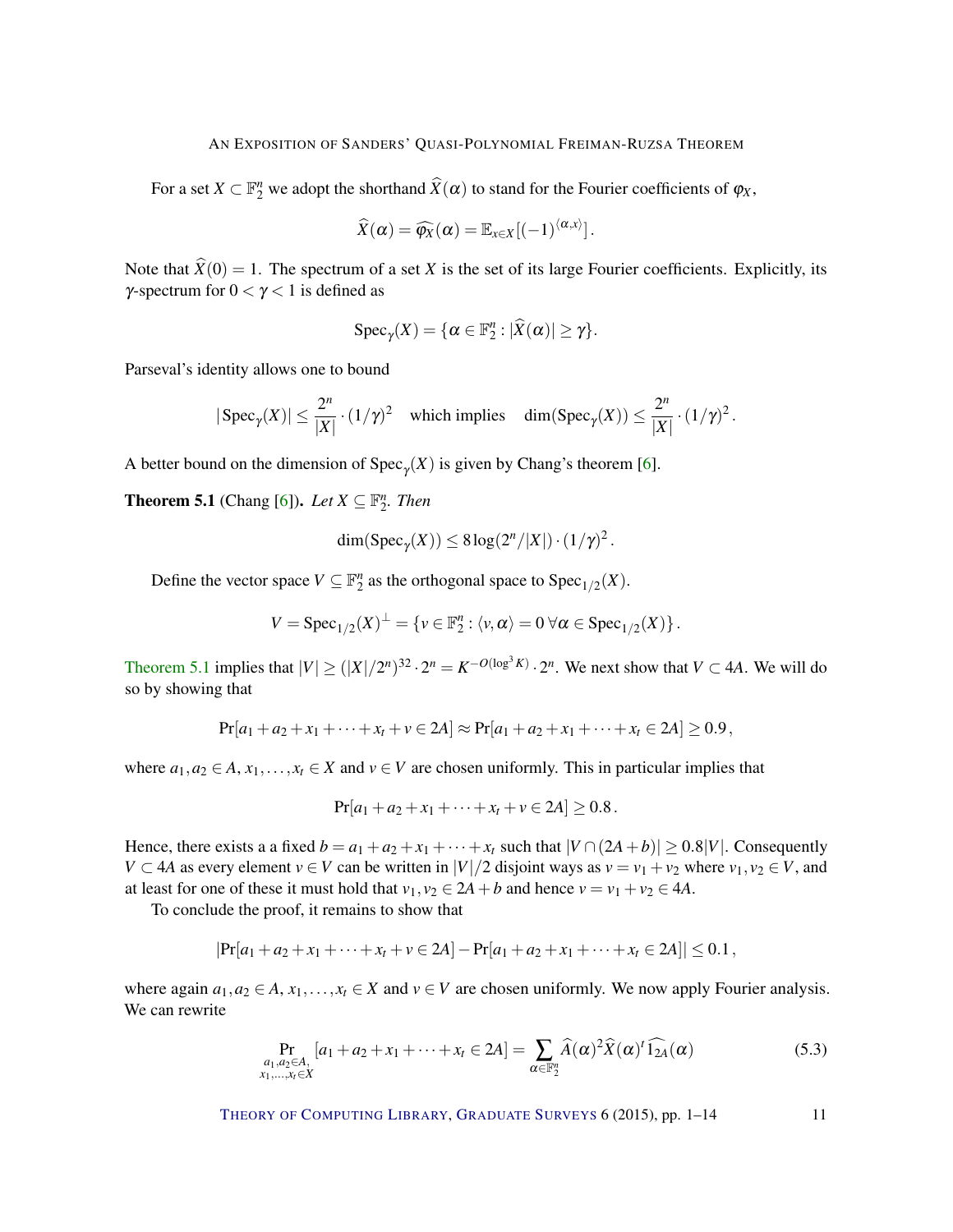and

$$
\Pr_{\substack{a_1, a_2 \in A, \\ x_1, \ldots, x_t \in X, v \in V}} [a_1 + a_2 + x_1 + \cdots + x_t + v \in 2A] = \sum_{\alpha \in \mathbb{F}_2^n} \widehat{A}(\alpha)^2 \widehat{X}(\alpha)^t \widehat{V}(\alpha) \widehat{1_{2A}}(\alpha).
$$
 (5.4)

The Fourier coefficients of *V* are simple to describe since it is a linear subspace. We have that  $\hat{V}(\alpha) = 1$  if  $\alpha \in V^{\perp}$  and that  $\hat{V}(\alpha) = 0$  otherwise. Thus

$$
\Pr[a_1 + a_2 + x_1 + \dots + x_t \in 2A] - \Pr[a_1 + a_2 + x_1 + \dots + x_t + v \in 2A] \\
= \sum_{\alpha \notin V^{\perp}} \widehat{A}(\alpha)^2 \widehat{X}(\alpha)^t \widehat{1_{2A}}(\alpha).
$$
\n(5.5)

<span id="page-11-3"></span>We now bound [\(5.5\)](#page-11-3). By the definition of *V*, we have that if  $\alpha \notin V^{\perp}$  then  $\alpha \notin Spec_{1/2}(X)$ , and hence

$$
|\widehat{X}(\alpha)|^t\leq 2^{-t}.
$$

Moreover,  $|\widehat{1}_{2A}(\alpha)| \leq 1$  and

$$
\sum_{\alpha \notin V^{\perp}} \widehat{A}(\alpha)^2 \leq \sum_{\alpha \in \mathbb{F}_2^n} \widehat{A}(\alpha)^2 = \mathbb{E}_{x \in \mathbb{F}_2^n}[\varphi_A(x)^2] = K.
$$

Thus we conclude since

$$
|\Pr[a_1 + a_2 + x_1 + \dots + x_t \in 2A] - \Pr[a_1 + a_2 + x_1 + \dots + x_t + v \in 2A]| \leq 2^{-t}K \leq 0.1
$$

by choosing  $t = \log(10K)$ .

# 6 Acknowledgements

I thank Eli Ben-Sasson, Zeev Dvir, Hamed Hatami, Amir Shpilka, Avi Wigderson, Noga Zewi and David Zuckerman for the encouragement to write this exposition and for useful comments and suggestions on an earlier version of this note, and the anonymous reviewers for many helpful suggestions.

# References

- <span id="page-11-1"></span>[1] DIVESH AGGARWAL, YEVGENIY DODIS, AND SHACHAR LOVETT: Non-malleable codes from additive combinatorics. In *Proc. 46th STOC*, pp. 774 – 783. ACM Press, 2014. Available at [ACM](http://dl.acm.org/citation.cfm?id=2591804&preflayout=tabs) [DL.](http://dl.acm.org/citation.cfm?id=2591804&preflayout=tabs) Preliminary version in [ECCC.](http://eccc.hpi-web.de/report/2013/081/) [\[doi:10.1145/2591796.2591804\]](http://dx.doi.org/10.1145/2591796.2591804) [2,](#page-1-1) [3](#page-2-3)
- <span id="page-11-2"></span>[2] BOAZ BARAK, LUCA TREVISAN, AND AVI WIGDERSON: A mini-course on additive combinatorics, 2007. Available at [Alan Frieze's webpage.](http://www.math.cmu.edu/~af1p/Teaching/AdditiveCombinatorics/allnotes.pdf) [4](#page-3-0)
- <span id="page-11-0"></span>[3] ELI BEN-SASSON, SHACHAR LOVETT, AND NOGA RON-ZEWI: An additive combinatorics approach relating rank to communication complexity. *J. ACM*, 61(4):22, 2014. Preliminary version in [FOCS'12.](http://dx.doi.org/10.1109/FOCS.2012.39) [\[doi:10.1145/2629598\]](http://dx.doi.org/10.1145/2629598) [2,](#page-1-1) [3](#page-2-3)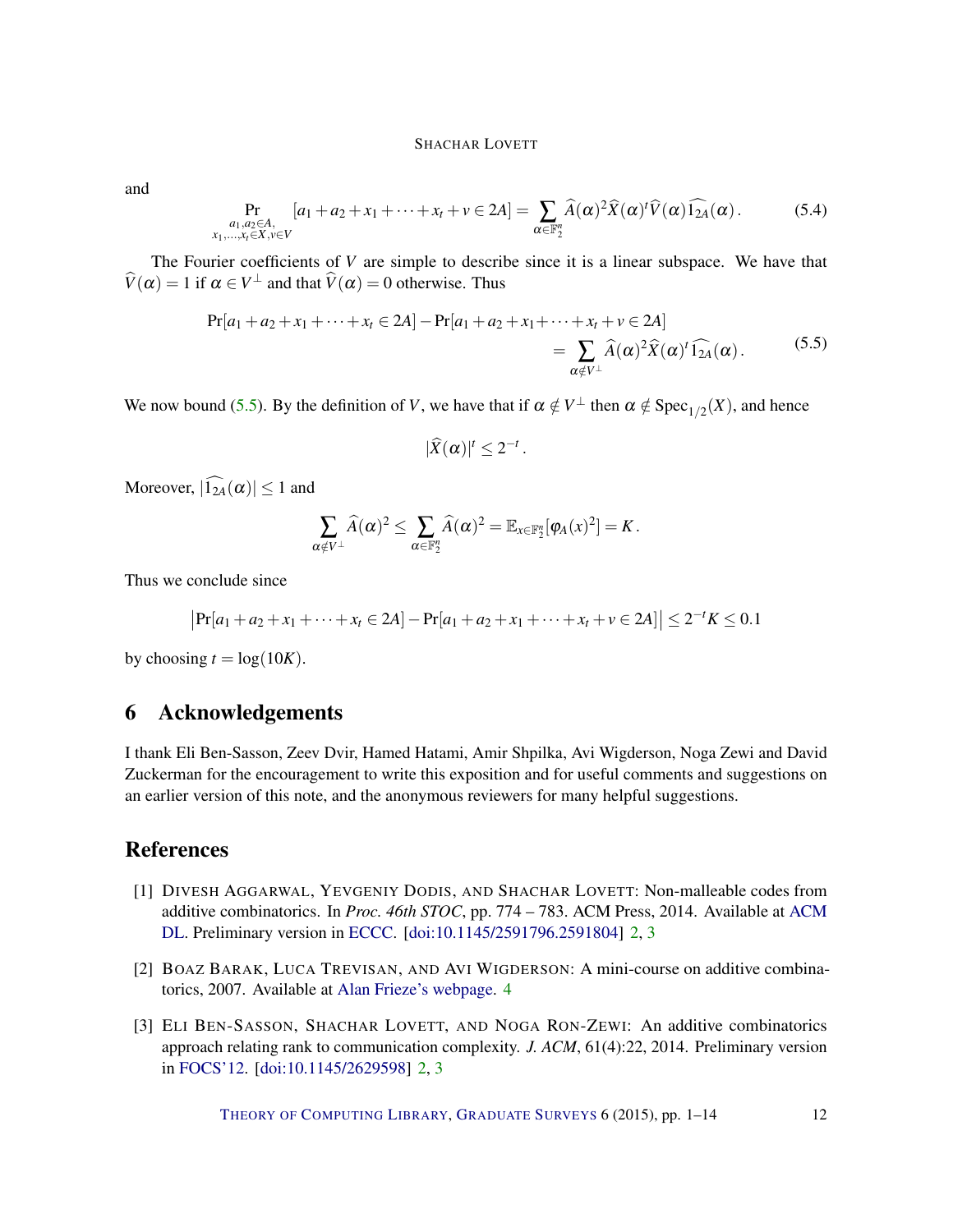- <span id="page-12-7"></span>[4] ABHISHEK BHOWMICK, ZEEV DVIR, AND SHACHAR LOVETT: New bounds for matching vector families. In *Proc. 45th STOC*, pp. 823–832. ACM Press, 2013. [\[doi:10.1145/2488608.2488713\]](http://dx.doi.org/10.1145/2488608.2488713) [2,](#page-1-1) [3](#page-2-3)
- <span id="page-12-8"></span>[5] KHODAKHAST BIBAK: Additive combinatorics: With a view towards computer science and cryptography: An exposition. In *Number Theory and Related Fields*, volume 43, pp. 99–128. Springer, 2013. Preliminary version in [arXiv.](http://arxiv.org/abs/1108.3790) [\[doi:10.1007/978-1-4614-6642-0\\_4\]](http://dx.doi.org/10.1007/978-1-4614-6642-0_4) [4](#page-3-0)
- <span id="page-12-13"></span>[6] MEI-CHU CHANG: A polynomial bound in Freiman's theorem. *Duke Math. J.*, 113(3):399–419, 2002. Available at [Project Euclid.](http://projecteuclid.org/euclid.dmj/1087575313) [11](#page-10-1)
- <span id="page-12-10"></span>[7] ERNIE CROOT AND OLOF SISASK: A probabilistic technique for finding almost-periods of convolutions. *Geom. Funct. Anal.*, 20(6):1367–1396, 2010. [\[doi:10.1007/s00039-010-0101-8\]](http://dx.doi.org/10.1007/s00039-010-0101-8) [5,](#page-4-2) [8](#page-7-5)
- <span id="page-12-4"></span>[8] CHAIM EVEN-ZOHAR: On sums of generating sets in  $\mathbb{Z}_2^n$ . *Combin. Probab. Comput.*, 21(6):916– 941, 2012. Preliminary version in [CoRR.](http://arxiv.org/abs/1108.4902) [\[doi:10.1017/S0963548312000351\]](http://dx.doi.org/10.1017/S0963548312000351) [2](#page-1-1)
- <span id="page-12-0"></span>[9] GREGORY A. FREIMAN: *Foundations of a structural theory of set addition*. Volume 37 of *Translations of Mathematical Monographs*. Amer. Math. Soc., 1973. [2,](#page-1-1) [6](#page-5-3)
- <span id="page-12-5"></span>[10] BEN GREEN: The polynomial Freiman-Ruzsa conjecture, 2005. Available at [Open Problems in](http://www.opmath.org/index.php/opm/article/viewFile/6/4) [Mathematics.](http://www.opmath.org/index.php/opm/article/viewFile/6/4) [2](#page-1-1)
- <span id="page-12-1"></span>[11] BEN GREEN AND IMRE Z. RUZSA: Sets with small sumset and rectification. *Bull. Lond. Math. Soc.*, 38(1):43–52, 2006. Preliminary version in [arXiv.](http://arxiv.org/abs/math/0403338) [2](#page-1-1)
- <span id="page-12-2"></span>[12] BEN GREEN AND TERENCE TAO: Freiman's theorem in finite fields via extremal set theory. *Combin. Probab. Comput.*, 18(3):335–355, 2009. [\[doi:10.1017/S0963548309009821\]](http://dx.doi.org/10.1017/S0963548309009821) [2](#page-1-1)
- <span id="page-12-3"></span>[13] SERGEY V. KONYAGIN: On the Freiman theorem in finite fields. *Math. Notes*, 84(3-4):435–438, 2008. [\[doi:10.1134/S0001434608090137\]](http://dx.doi.org/10.1134/S0001434608090137) [2](#page-1-1)
- <span id="page-12-6"></span>[14] SHACHAR LOVETT: Equivalence of polynomial conjectures in additive combinatorics. *Combinatorica*, 32(5):607–618, 2012. Preliminary version in [ECCC.](http://eccc.hpi-web.de/report/2010/010/) [\[doi:10.1007/s00493-012-2714-z\]](http://dx.doi.org/10.1007/s00493-012-2714-z) [2](#page-1-1)
- <span id="page-12-9"></span>[15] SHACHAR LOVETT: Additive combinatorics and its applications in theoretical computer science (draft). Available at [author's website,](http://cseweb.ucsd.edu/~slovett/files/addcomb-survey.pdf) 2013. [4](#page-3-0)
- <span id="page-12-12"></span>[16] JÓZEF MARCINKIEWICZ AND ANTONI ZYGMUND: Sur les fonctions indépendantes. *Func. Math.*, 29, 1937. Available from the [Polish Virtual Library of Science.](http://matwbn.icm.edu.pl/ksiazki/fm/fm29/fm29110.pdf) [9](#page-8-4)
- <span id="page-12-11"></span>[17] HELMUT PLÜNNECKE: *Eigenschaften und Abschätzungen von Wirkungsfunktionen*. Gesellschaft für Mathematik und Datenverarbeitung, 1969. [6](#page-5-3)